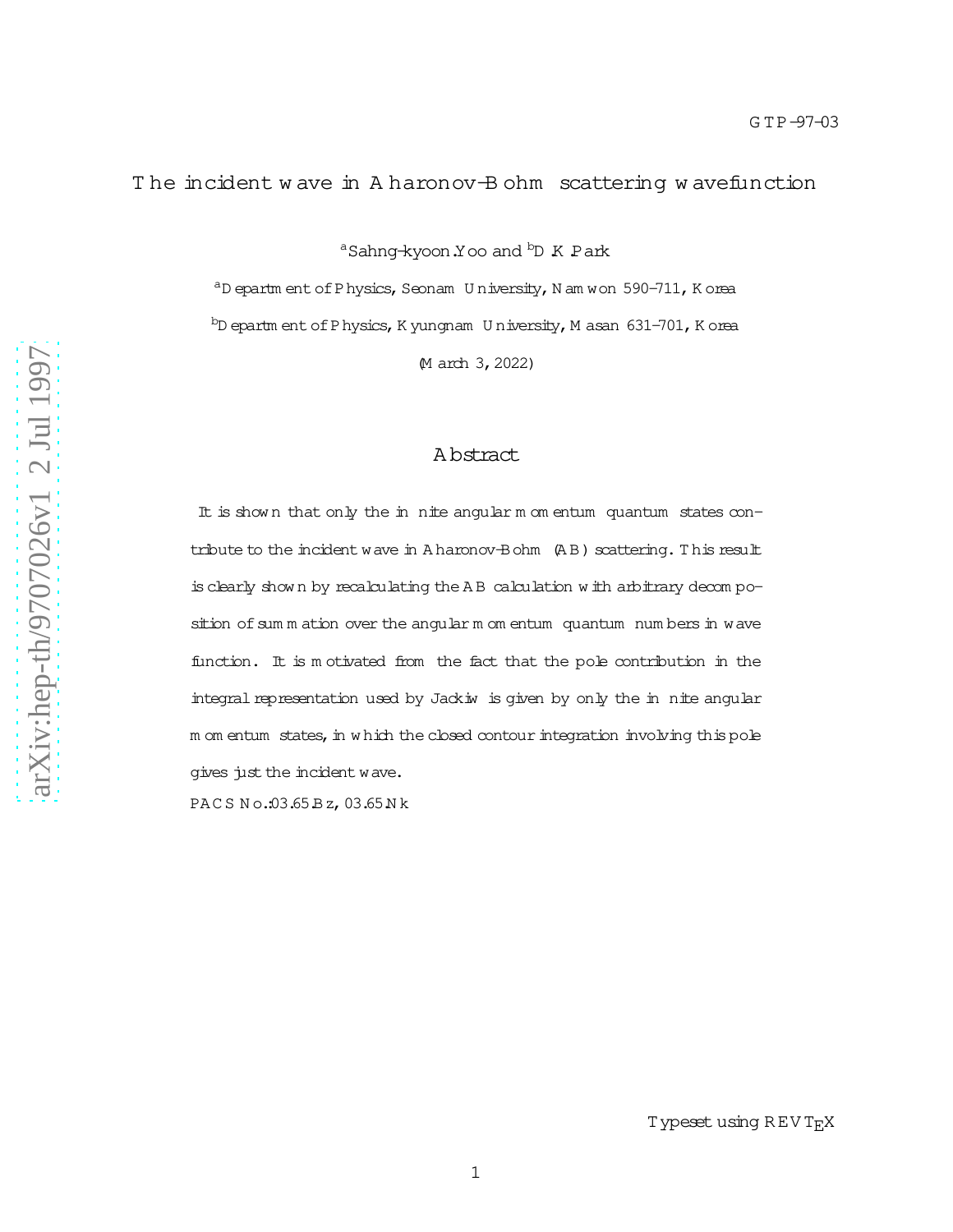Since A haronov-Bohm  $(AB)$  [\[1\]](#page-8-0) discovered that particles in the eld free region exhibit the quantum m echanical interference, known as the A B e ect, m any physicists  $[2(10)]$  have studied in detail the scattering m echanism until now. There are, however, som e disagree $m$  ents in the scattering wave function, in particular, in incident wave.

Som e authors [\[2,3\]](#page-8-0) advocate the plane wave as an incident wave, while others  $[1,5\{9]$ derived the plane wave m odulated by 
ux. This debate is stillbeing in progress. In the form er case, the commutativity in the two perform ances, i.e., sum m ation over the angular m om entum states and the asym totic  $\lim_{n \to \infty}$  of Bessel function, in exact wavefunction must be tested, as pointed out by H agen  $[4]$ . M eanwhile, for the latter case, the plane wave m odulated by 
ux as an incident wave is derived by various m ethod. The incident wave and the scattering am plitude were calculated by  $AB$  [\[1](#page-8-0)] for the rst time, by decomposing the wavefunction into positive, negative and zero angular m om entum states. (They have restricted the ratio of ux to ux quantum from  $-1$  to 1). They deduced the incident wave exactly from the wavefunction, while the scattered wave for the non-forward direction in the asymptotic lim it. Jackiw  $[5]$  found another m ethod for the derivation of incident and scattered waves by using the integral representation of Bessel function. He obtained the incident wave from the contour enclosing the pole, and the scattered wave from the rem aining straight line contour. The two m ethods m entioned above give the exactly sam e results.

In this paper, focusing on the latter case  $(m$  odulated plane wave as an incident wave), we investigate how the sum m ation overangularm om entum statesare related to the closed contour yielding the incident wave. We nd that only the in nite angularm om entum states correspond to the pole in wavefunction, while all the other nite states represent the scattered wave. This fact leads us to recalculate the A B wavefucntion by dividing the summ ation not into positive, negative and zero com ponent, as was done by  $AB$ , but with the introduction of general decom position, as will be described below. We nd that the deduced incident and scattered waves are same regardless of the way of decomposition. This means that in AB scattering the inform ation on the incident wave cannot be involved in the nite angular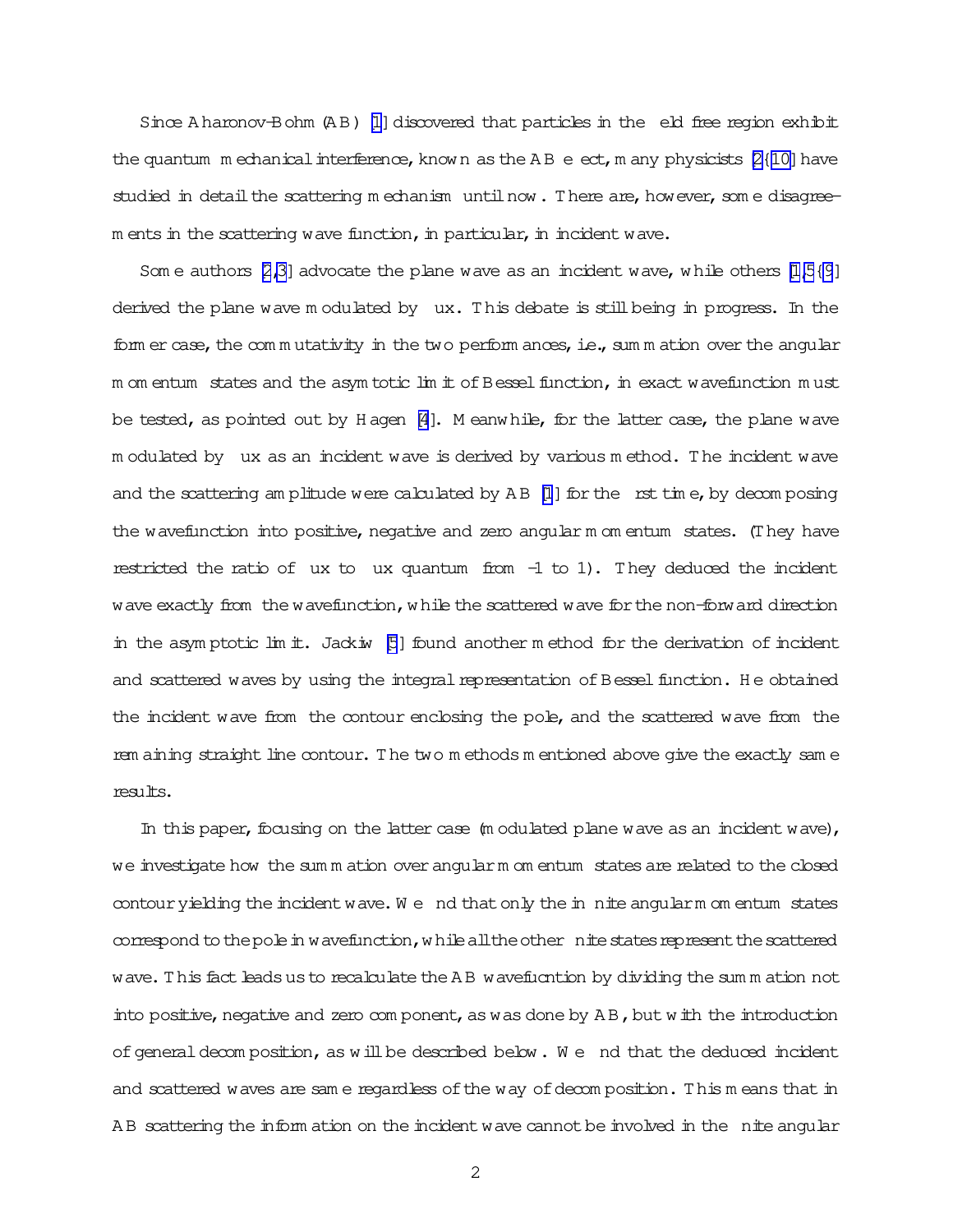<span id="page-2-0"></span>m om em tum quantum states. It can be interpreted classically that only the waves in nitely far away from the ux tube at origin do not scatter at all, while the rem aining ones are de ectd due to the AB potential. However, it is uncertain whether such a property is general one in all kinds of the long-ranged potentials such as Coulomb potential as well as AB potential. It is being in progress.

Let us begin with the Schrodinger equation representing a system a ected by AB potential in 2D polar coordinates:

$$
\frac{2}{4} \frac{\theta^2}{\theta r^2} + \frac{1}{r} \frac{\theta}{\theta r} + \frac{1}{r^2} \frac{\theta}{\theta} + i \frac{1}{2} k^2 = 0; \tag{1}
$$

where  $=$   $e = 2$ ,  $e$  is the particle charge, is the magnetic ux, and k is the wave number. We choose the gauge in which  $A_r = 0$  and  $A = =2 r$ .

The regular solution of this equation is given by

$$
= \sum_{m=1}^{m} (\mathbf{i})^{\mathbf{j}n + \mathbf{j}} J_{\mathbf{j}n + \mathbf{j}} (\mathbf{r}^0) e^{\mathbf{i}m} ; \qquad (2)
$$

where J (x) is the ordinary Bessel function of  $-$ th order and  $r^0$  = kr. If one takes the ux

$$
= N + ; \tag{3}
$$

where N is an integer and  $0 <$  < 1, then the sum m ation can be decomposed into postive and negative parts, respectively:

$$
= \frac{x^{\frac{1}{4}}}{m} \left( i \right)^{m} + J_{m+} (r^{0}) e^{im} + \frac{x^{1}}{m} \left( i \right)^{(m+)} J_{m+} (r^{0}) e^{im} : \qquad (4)
$$

The above sum m ations over the angular m om entum states can be perform ed by using the integral representation for the Bessel function  $[11]$  whose contour is given in gure 1:

$$
J(x) = e^{i \int_{c}^{z} =2} \frac{dz}{2} e^{ix \cos z + i z}.
$$
 (5)

Inserting Eq. (5) into Eq. (4) and changing the variable z ! z in the second term, we get

$$
= \frac{z}{c_s} = \frac{z}{c_s} \frac{dz}{2} e^{i r^0 \cos z} = \frac{x^1}{n} e^{i m} (-z)
$$
 (6)

$$
= \frac{z}{c} \frac{dz}{2} e^{ir^0 \cos(-z)} e^{i(-z)} \frac{e^{-iz}}{1 - e^{-iz}};
$$
 (7)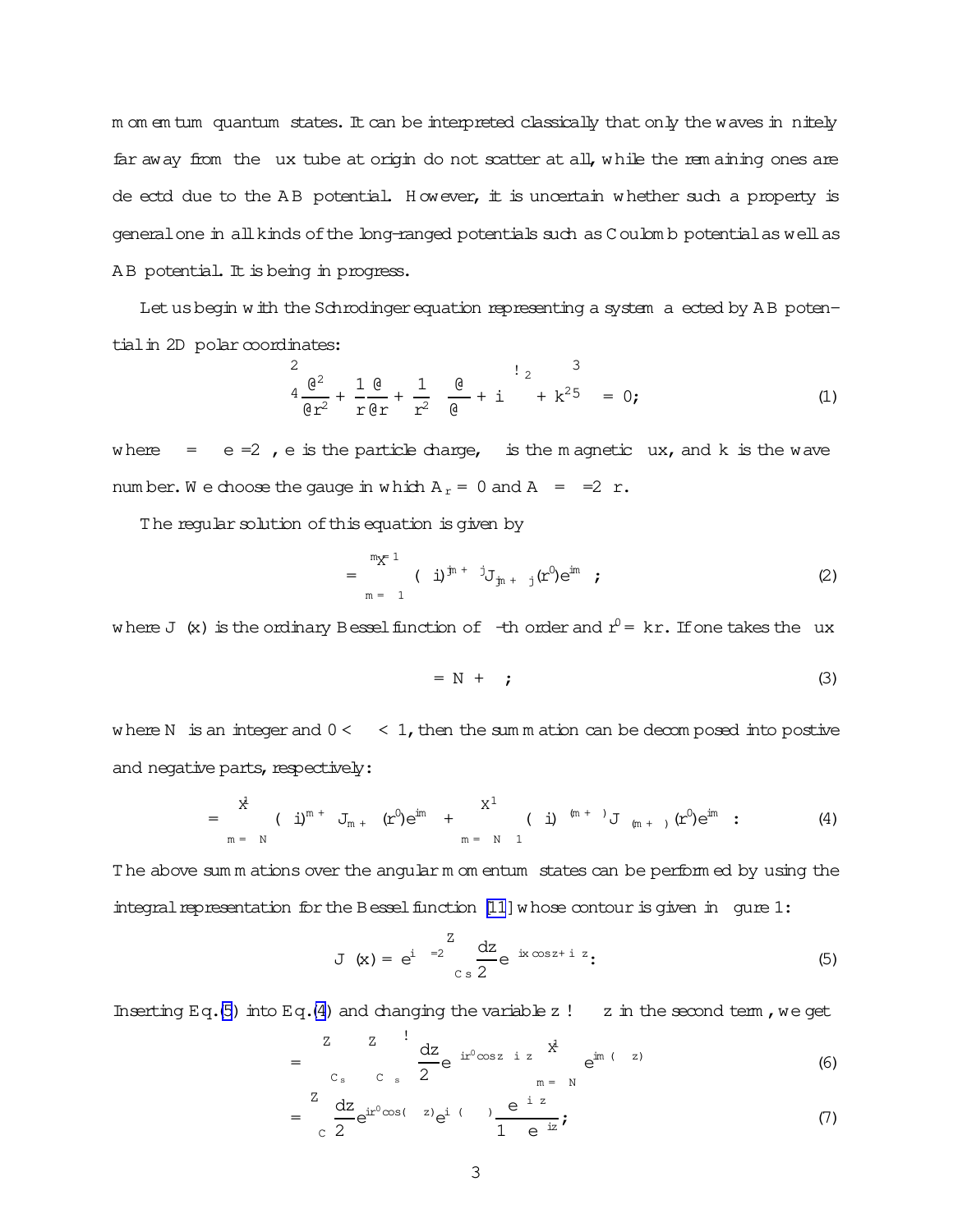where the contour  $C_{s}$  is the m irror of  $C_{s}$ , and the contour  $C_{s}$  is given in gure 2. N ote that both the upper and lower contour in com plex z-plane are shifted upward and downward by sm allpositive quantity . This is to avoid the poles in realaxis raised in the course of sum m ation of Eq.[\(6\)](#page-2-0). The contour C can be divided into two parts: closed contour involving poles in real axis  $(C_1)$  and straight line  $(C_2)$ , which is drawn in gure 3. Jackiw obtained the incident wave from  $C_1$  integration, while the scattered am plitude from  $C_2$  integration.



qure  $1.$  Contour representing  $J(x)$ .

Here, let us take only nite summation in Eq.[\(6\)](#page-2-0) to explore the relation between the incident wave and the partial wave. In case of the rst term, assuming that  $M$  is large but nite, we have

$$
e^{im (z)} = e^{-i(N+1)(z)} \frac{1}{1} e^{i(M+N+2)(z)} \frac{i}{1}
$$
  
\nN 1 (8)

This is nite at  $z =$  as long as M is nite. This result is also true for the second term. Therefore, if we exclude the in nite contribution from the sum m ation, then the poles in integrals do not appear. A fter all, only the in nite angularm om entum states do contribute to the incident wave in AB scattering. It leads us to reconsider the AB calculation [\[1\]](#page-8-0).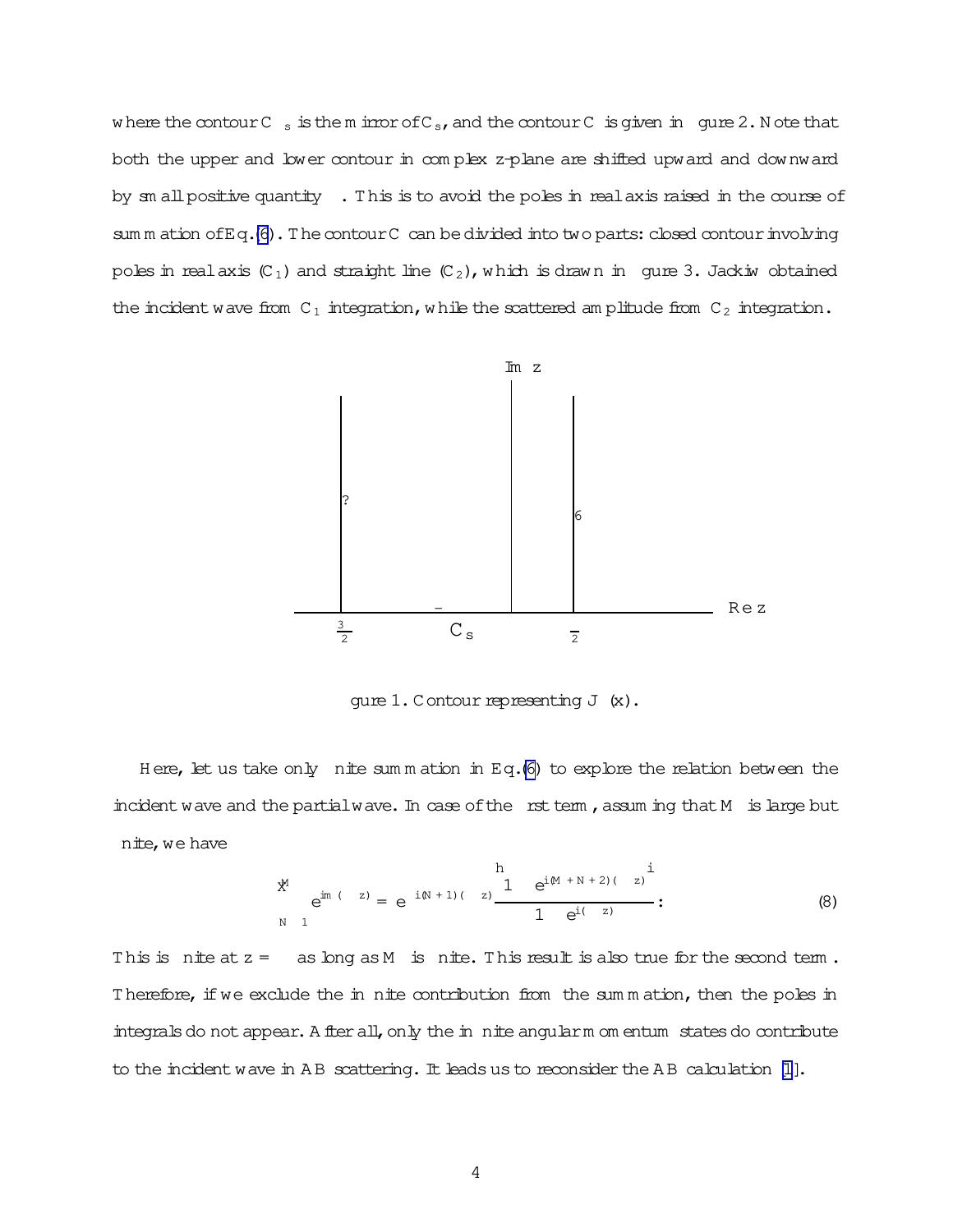

gure 2.ContourC representing the Eq.[\(7\)](#page-2-0).



gure 3. Equivalent contour with gure 2.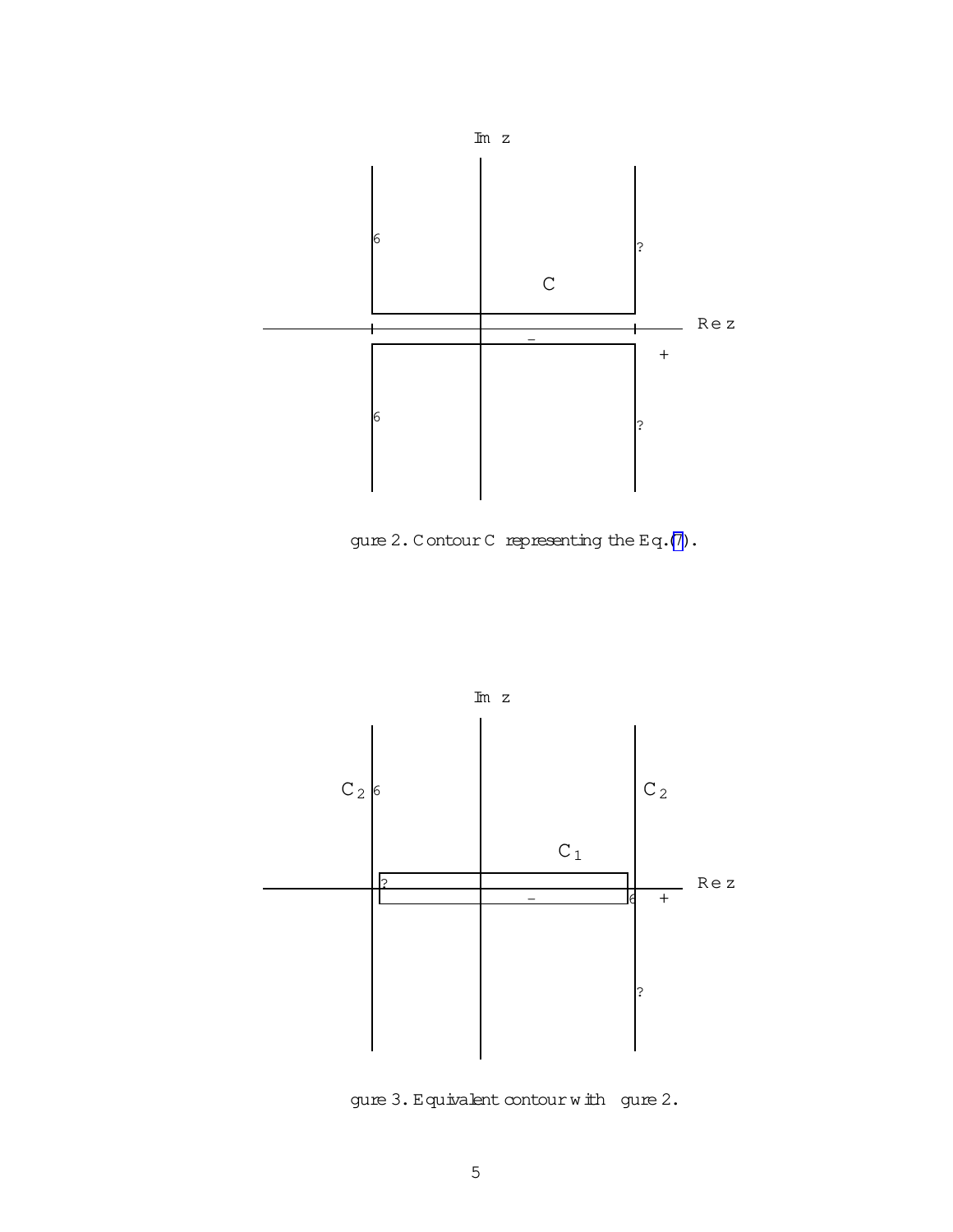Now, we generalize the AB calculation as follows:

The wavefunction of AB scattering is again given by  $Eq.(1)$  $Eq.(1)$  $Eq.(1)$ . Unlike the AB calculation, we split into three parts:

$$
1 = \frac{x^{\frac{3}{4}}}{m} \quad (\text{ i})^{(m + 1)} J_{(m + 1)}(x^{0}) e^{im} ;
$$
  
\n
$$
2 = \frac{x^{1}}{m} \quad (\text{ i})^{(m + 1)} J_{(m + 1)}(x^{0}) e^{im}
$$
  
\n
$$
= \frac{x^{1}}{m} \quad (\text{ i})^{(m + 1)} J_{(m + 1)}(x^{0}) e^{im} ;
$$
  
\n
$$
= \frac{x^{1}}{m} \quad (\text{ i})^{(m + 1)} J_{(m + 1)}(x^{0}) e^{im} ;
$$
  
\n
$$
= \frac{x^{1}}{m} \quad (\text{ i})^{(m + 1)} J_{(m + 1)}(x^{0}) e^{im} ;
$$
  
\n
$$
= \frac{x^{1}}{m} \quad (\text{ i})^{(m + 1)} J_{(m + 1)}(x^{0}) e^{im} ;
$$
  
\n
$$
= \frac{x^{1}}{m} \quad (\text{ i})^{(m + 1)} J_{(m + 1)}(x^{0}) e^{im} ;
$$
  
\n
$$
= \frac{x^{1}}{m} \quad (\text{ ii})^{(m + 1)} J_{(m + 1)}(x^{0}) e^{im} ;
$$
  
\n
$$
= \frac{x^{1}}{m} \quad (\text{ ii})^{(m + 1)} J_{(m + 1)}(x^{0}) e^{im} ;
$$
  
\n
$$
= \frac{x^{1}}{m} \quad (\text{ iii})^{(m + 1)} J_{(m + 1)}(x^{0}) e^{im} ;
$$
  
\n
$$
= \frac{x^{1}}{m} \quad (\text{ iii})^{(m + 1)} J_{(m + 1)}(x^{0}) e^{im} ;
$$
  
\n
$$
= \frac{x^{1}}{m} \quad (\text{ iii})^{(m + 1)} J_{(m + 1)}(x^{0}) e^{im} ;
$$
  
\n
$$
= \frac{x^{1}}{m} \quad (\text{ iii})^{(m + 1)} J_{(m + 1)}(x^{0}) e^{im} ;
$$
  
\n
$$
= \frac{x^{1}}{m} \quad (\text{ iii})^{(m + 1)} J_{(m + 1)}(x^{0}) e^{im} ;
$$
  
\n<math display="</math>

$$
A_{3} = \int_{N-M}^{N} (\dot{u})^{jn + j} J_{jn + j}(r^{0}) e^{im} ; \qquad (11)
$$

where M is a large positive integer. We then follow the procedure of AB.N ote that  $_2$  is obtained from  $_1$  by replacing by and by , and  $_3$  contains 2M term s unlike in AB. Let us consider rst the cases of  $_1$  and  $_2$ . The dierential equation satis ed by  $_1$  is

$$
\frac{d_1}{dx^0} = i\cos \t 1 + \frac{1}{2} (i)^{M} + e^{i(N-M)} \t {1 \atop J_{M+}} (x^0) + ie^{i} J_{M+} (x^0) \t ; \t (12)
$$

whose solution is represented as an integral form :

$$
{}_{1} = A_{1} \int_{0}^{Z} dr^{0} e^{ir^{0} \cos} \bigg|_{J_{M + 1}}^{h} (r^{0}) + i e^{-i} J_{M + 1} (r^{0}) \bigg|_{J_{M + 1}}^{i}
$$
\n
$$
A_{1} [I_{11} I_{12}];
$$
\n(13)

where

$$
A_1 = \frac{1}{2} (i)^{M +} e^{i(N - M)} e^{ir^0 \cos} ;
$$
 (14)

$$
I_{11} = \int_{0}^{\frac{\pi}{2}} dr^0 e^{ir^0 \cos \theta} J_{M + 1}(r^0) + ie^{-i} J_{M + 1}(r^0)
$$
 (15)

and

$$
I_{12} = \int_{r^0}^{Z} dr^0 e^{ir^0 \cos \theta} d_{M + 1}(r^0) + ie^{i} J_{M + 1}(r^0) \Big|^{i}.
$$
 (16)

For  $_2$ , we take

$$
A_2 \quad [I_{21} \quad I_{22}]: \tag{17}
$$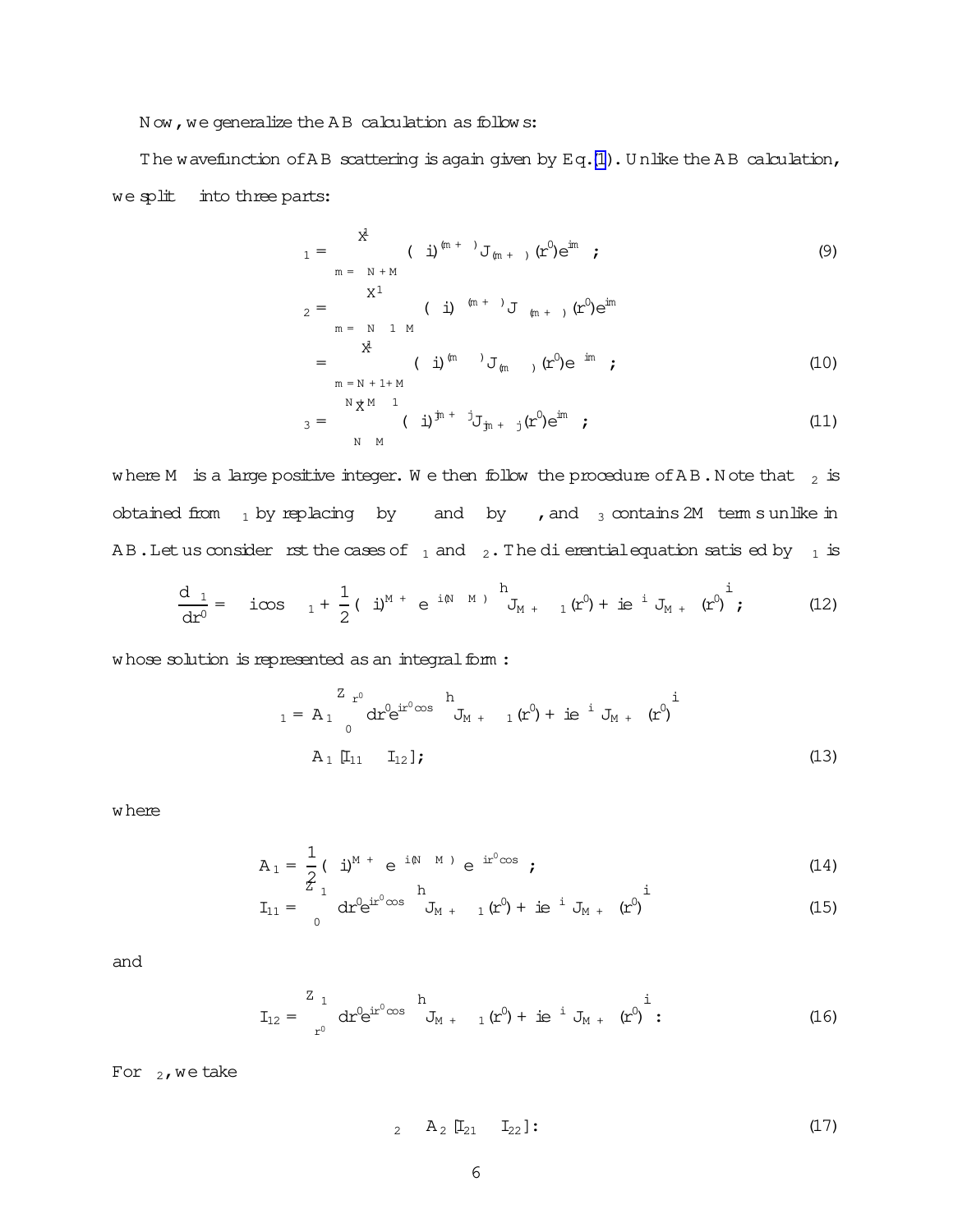Here,  $A_2$ ,  $I_{21}$  and  $I_{22}$  are obtained by replacing N  $\,$ ! N  $\,$  1,  $\,$  ! 1 and ! in  $A_1$ ,  $I_{11}$  and  $I_{12}$ , respectively. The rst integrals in  $I_1$  and  $I_2$ , i.e.,  $I_{11}$  and  $I_{21}$  can be calculated exactly:

$$
A_1I_{11} = e^{i r^0 \cos i}
$$
 ( );  
\n
$$
A_2I_{21} = e^{i r^0 \cos i}
$$
 ( ); (18)

where  $(x)$  is the usual step function. The sum of above term s gives exactly the same incident wave with that obtained by AB [1]. That is, this result is independent of nite M. Therefore, we can infer that only the in nite angular m om entum quantum states yield the incident wave.

For  $I_{12}$  and  $I_{22}$ , we follow the similar procedure to AB with nite M, in order to obtain the scattering wave. Then, in the asymptotic lim it, we obtain the followings:

$$
A_1 I_{12} = \frac{1}{2^{\frac{b}{2}}} (\begin{array}{c} j \end{array})^{M} + e^{i(N-M)}
$$
  
\n
$$
\frac{1}{2^{\frac{b}{2}}} (\begin{array}{c} j \end{array})^{M} + \frac{3}{2} \frac{e^{ir^{0}}}{1 + \infty} (1 + e^{-i}) + i^{M+1} \frac{3}{2} \frac{e^{-ir^{0}}}{1 - \infty} (1 - e^{-i})
$$
 (19)

and

$$
A_2I_{22} = A_1I_{12} \quad N \quad 1 \quad N \quad 1; \quad 1 \quad 2 \quad 1 \quad 3 \quad 20
$$

Now we calculate the last term  $_3$  in the asym totic limit:

$$
a_{3} = \frac{1}{2 \text{ r}^{0}} e^{i\text{r}^{0}} \frac{1}{1 + e^{i}} 1 (1)^{M} e^{iM} e^{iM} (i)^{\frac{1}{2} 2 M} e^{iM} + (i)^{\frac{1}{2}+2} i
$$
  
+  $e^{i\text{r}^{0}} i^{\frac{1}{2}} \frac{e^{i(M-M)}}{1 + e^{i}} (1 + e^{2iM})$  : (21)

Finally, adding Eqs.(18), (19), (20) and (21), we obtain the incident and scattered wave which is independent of M :

$$
= 1 + 2 + 3
$$
  
= e<sup>ir<sup>0</sup>cos i  $\frac{1}{2}$   $\frac{e^{ir^{0}}}{2 \pi^{0} \cos \pi} e^{i\pi} \sin$  ; (22)</sup>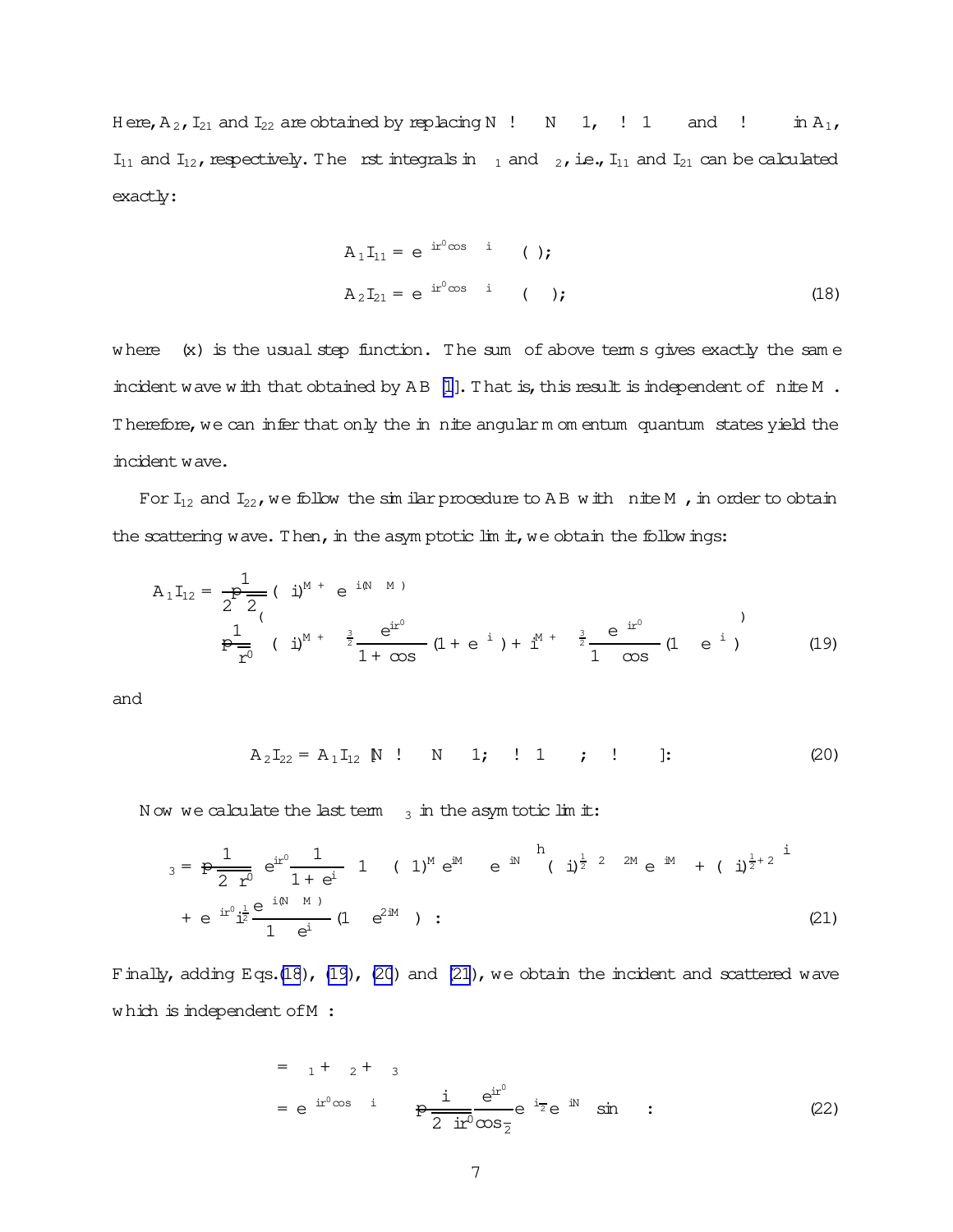A swe have shown above, the incident wave is obtained from  $A_1I_{11}+ A_2I_{21}$  and is independent of  $_3$ . We m ay choose M large enough but nite, so that  $_3$  is most of the contributions in sum m ation and  $_1$  and  $_2$  contain only the in nite angularm om enta. Since the incident wave are represented only by  $\frac{1}{1}$  and  $\frac{1}{2}$ , the inform ation about the incident wave is involved in the  $m = 1$ . In classicalm echanics, the large angularm om entum in scattering corresponds to the large in pact param eter from the scatterer lacated at the origin when velocity is constant. Since A B potential is long-ranged, it is natural that only the particles in nitely far away from the ux tube keep the inform ation about the incident wave, and all the particles within a nite range are scattered. So we expect that this result m ay be a generalproperty for any long-ranged potential scattering problem s. This also can be inferred from the fact that in the -function potential, the in nitely short-ranged potential, only the s-wave has an inform ation on the scattering such as phase shift. [\[12\]](#page-8-0)

In conclusion, from the fact that the in nite angular m om entum states correspond exactly to the pole in the integral representation of wave function, we nd that the incident wave in AB scattering is obtained from the only in nite angular m om entum states. It is not certain, however, whether this property holds true for all the long-ranged interaction problem s. To ascertain whether this is a general property, some scattering problem s other than AB scattering m ust be investigated. This is now in progress.

8